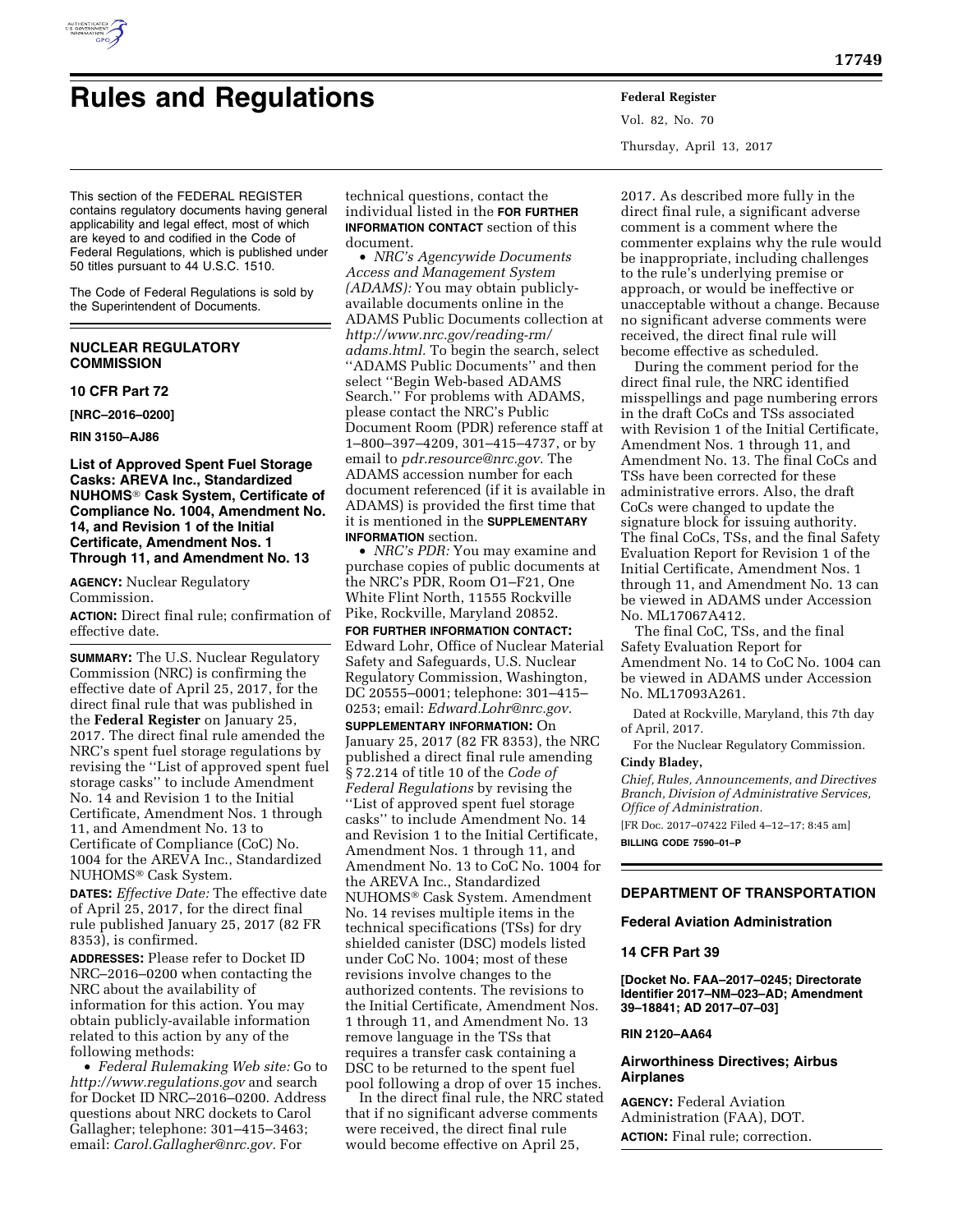**SUMMARY:** The FAA is correcting an airworthiness directive (AD) that published in the **Federal Register**. That AD applies to all Airbus Model A330– 243, –243F, –341, –342, and –343 airplanes. As published, the AD number specified in the preamble and regulatory text is incorrect. This document corrects that error. In all other respects, the original document remains the same. **DATES:** This correction is effective April 17, 2017.

The Director of the Federal Register approved the incorporation by reference of a certain publication listed in this AD as of April 17, 2017 (82 FR 15985, March 31, 2017).

**ADDRESSES:** For service information identified in this final rule, contact Airbus SAS, Airworthiness Office— EAL, 1 Rond Point Maurice Bellonte, 31707 Blagnac Cedex, France; telephone +33 5 61 93 36 96; fax +33 5 61 93 45 80; email *[airworthiness.A330-A340@](mailto:airworthiness.A330-A340@airbus.com) [airbus.com;](mailto:airworthiness.A330-A340@airbus.com)* Internet *[http://](http://www.airbus.com) [www.airbus.com.](http://www.airbus.com)* You may view this referenced service information at the FAA, Transport Airplane Directorate, 1601 Lind Avenue SW., Renton, WA. For information on the availability of this material at the FAA, call 425–227– 1221. It is also available on the Internet at *<http://www.regulations.gov>* by searching for and locating Docket No. FAA–2017–0245.

#### **Examining the AD Docket**

You may examine the AD docket on the Internet at *[http://](http://www.regulations.gov) [www.regulations.gov;](http://www.regulations.gov)* or in person at the Docket Management Facility between 9 a.m. and 5 p.m., Monday through Friday, except Federal holidays. The AD docket contains this AD, the regulatory evaluation, any comments received, and other information. The address for the Docket Office (phone: 800–647–5527) is Docket Management Facility, U.S. Department of Transportation, Docket Operations, M–30, West Building Ground Floor, Room W12–140, 1200 New Jersey Avenue SE., Washington, DC 20590.

## **FOR FURTHER INFORMATION CONTACT:**

Vladimir Ulyanov, Aerospace Engineer, International Branch, ANM–116, Transport Airplane Directorate, FAA, 1601 Lind Avenue SW., Renton, WA 98057–3356; telephone 425–227–1138; fax 425–227–1149.

**SUPPLEMENTARY INFORMATION:** As published, Airworthiness Directive 2017–07–05, Amendment 39–18841 (82 FR 15985, March 31, 2017), requires an inspection to determine if affected hydraulic pressure tube assemblies are installed, and replacement with serviceable hydraulic pressure tube

assemblies if necessary, for all Airbus Model A330–243, –243F, –341, –342, and –343 airplanes. That AD also requires repetitive replacements of serviceable hydraulic pressure tube assemblies.

# **Need for the Correction**

As published, the AD number specified in the preamble and regulatory text is incorrect. The incorrectly specified number was AD 2017–07–05, which is assigned to another AD; the correct number is AD 2017–07–03.

# **Related Service Information Under 1 CFR Part 51**

Airbus has issued Alert Operators Transmission (AOT) A71L012–16, Revision 01, dated February 24, 2017. The service information describes procedures for replacing hydraulic pressure tube assembly, part number (P/ N) AE711121–18, and hydraulic pressure tube assembly, P/N AE711121– 18 Rev A. This service information is reasonably available because the interested parties have access to it through their normal course of business or by the means identified in the **ADDRESSES** section.

#### **Correction of Publication**

This document corrects an error and correctly adds the AD as an amendment to 14 CFR 39.13. Although no other part of the preamble or regulatory information has been corrected, we are publishing the entire rule in the **Federal Register**.

The effective date of this AD remains April 17, 2017.

Since this action only corrects an AD number, it has no adverse economic impact and imposes no additional burden on any person. Therefore, we have determined that notice and public procedures are unnecessary.

# **List of Subjects in 14 CFR Part 39**

Air transportation, Aircraft, Aviation safety, Incorporation by reference, Safety.

#### **Adoption of the Correction**

Accordingly, pursuant to the authority delegated to me by the Administrator, the Federal Aviation Administration amends part 39 of the Federal Aviation Regulations (14 CFR part 39) as follows:

# **PART 39—AIRWORTHINESS DIRECTIVES**

■ 1. The authority citation for part 39 continues to read as follows:

**Authority:** 49 U.S.C. 106(g), 40113, 44701.

#### **§ 39.13 [Corrected]**

■ 2. The FAA amends § 39.13 by adding the following new airworthiness directive (AD):

**2017–07–03 Airbus:** Amendment 39–18841; Docket No. FAA–2017–0245; Directorate Identifier 2017–NM–023–AD.

## **(a) Effective Date**

This AD is effective April 17, 2017.

**(b) Affected ADs** 

## None.

## **(c) Applicability**

This AD applies to Airbus Model A330– 243, –243F, –341, –342, and –343 airplanes, certificated in any category, all manufacturer serial numbers.

#### **(d) Subject**

Air Transport Association (ATA) of America Code 71, Powerplant.

## **(e) Reason**

This AD was prompted by a determination that cracks can develop on the ripple damper of the hydraulic pressure tube assembly, which could lead to hydraulic leakage and consequent loss of the green hydraulic system. This AD was also prompted by reports of failure of the ripple damper of the hydraulic pressure tube assembly. We are issuing this AD to prevent cracking and failure of the ripple damper of the hydraulic pressure tube assembly, which could, in combination with other system failures, result in reduced control of the airplane.

#### **(f) Compliance**

Comply with this AD within the compliance times specified, unless already done.

# **(g) Definition of Affected Part**

For the purpose of this AD, a hydraulic pressure tube assembly, part number (P/N) AE711121–18, as introduced by Airbus mod 205242, is hereafter referred to as an "affected part" in this AD.

#### **(h) Definition of Serviceable Part**

For the purpose of this AD, a ''serviceable part'' is a hydraulic pressure tube assembly (which has a double-welded ripple damper installed), P/N AE711121–18 Rev A, that has accumulated fewer than 800 total flight cycles since first installation on an airplane. The hydraulic pressure tube assembly, P/N AE711121–18 Rev A, is introduced by Airbus mod 206979 on the production line.

#### **(i) Identification of Affected Parts**

Within 15 days after April 17, 2017 (the effective date of this AD), inspect to determine the part number of the hydraulic pressure tube assembly that is installed on each engine. A review of airplane maintenance records is acceptable in lieu of this inspection if the part number of the hydraulic pressure tube assembly can be conclusively determined from that review.

# **(j) Replacement of Affected Parts**

Within the compliance time specified in table 1 to paragraph (j) of this  $A\bar{D}$ , as